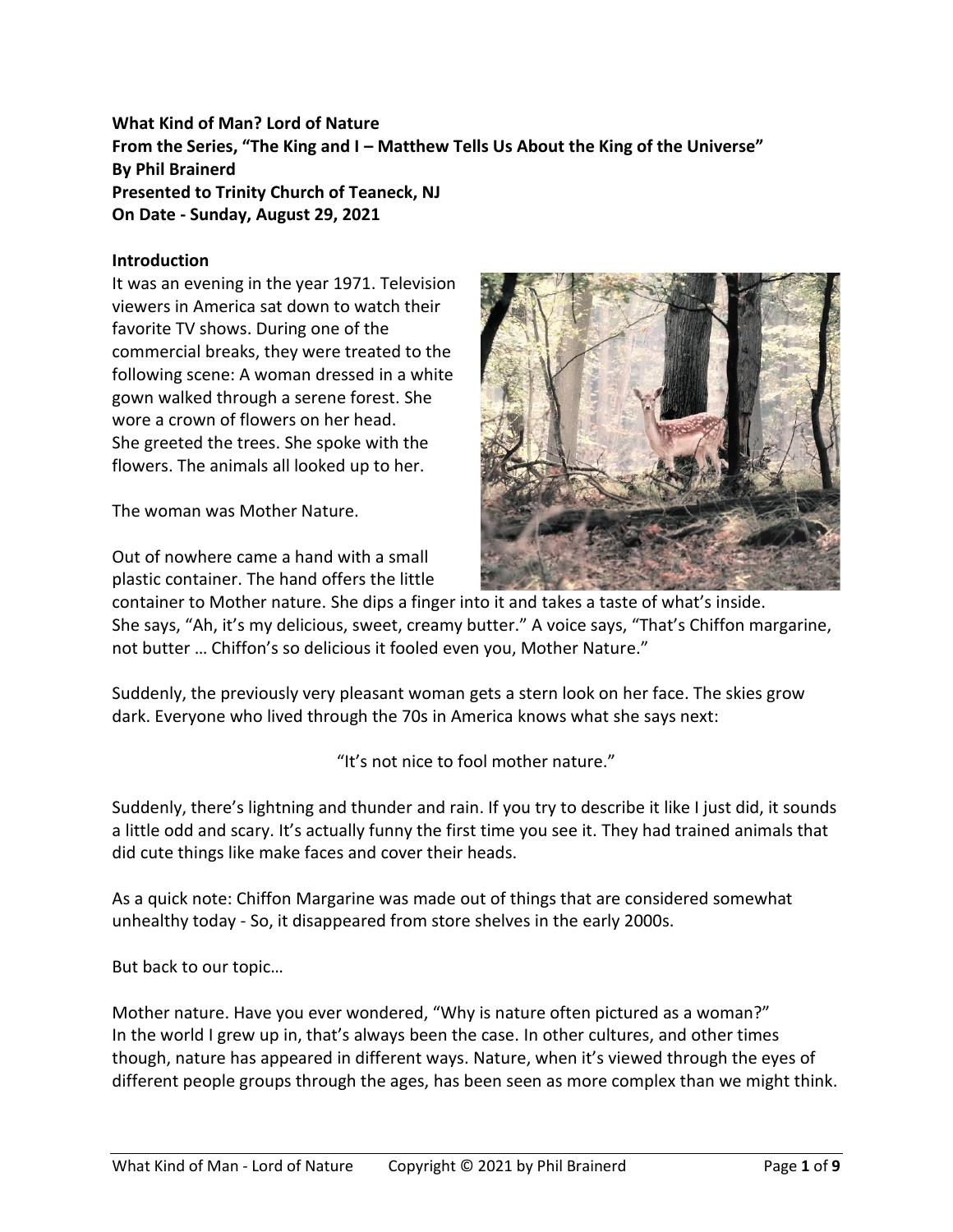There's the part of nature that contains fields and forest - They're often portrayed as women goddesses in fact.

Then, however, there's the side of nature that can get nasty. There are volcanoes. There are storms. There's thunder and lightning (very, very frightening, to quote the old song). These are more often represented as men - Again, as male gods ('god' with a small "g").

Here's an interesting fact: Almost every religion in the world that has multiple deities has a god of Thunder. The Norse gods had the well-known Thor. You don't want to make Thor angry. Doing so might result in being hit by his lightning-powered hammer.

The oldest religion in the world that is still practiced today is Hinduism. They have over 330 million registered gods. One of the oldest is Indra, God of lightning, thunder, and storms. He was also the king of the Hindu gods.

We've been studying the life of Jesus lately. Today, with television, we can travel the world in seconds. During the lifetime of Jesus though, India and northern Europe were far away. Closer to home, the Romans were in charge. Their collection of gods included one called "Jupiter". He was the chief god and along with that, came control of storms and lightning.

Today, we think of storms as being the product of chance. We live on a big planet. It's complex. Its weather is complex, so storms come and go. You just want to avoid them when you can.

But could there be something more? Could the ancient people of the world have been on to something?

We're in our series, "The King and I – Matthew Tells Us About the King of the Universe." We're working our way through the book of Matthew. Let's read our story for today.

23 Then he got into the boat and his disciples followed him. 24 Suddenly a furious storm came up on the lake, so that the waves swept over the boat. But Jesus was sleeping. 25 The disciples went and woke him, saying, "Lord, save us! We're going to drown!"

26 He replied, "You of little faith, why are you so afraid?" Then he got up and rebuked the winds and the waves, and it was completely calm.

27 The men were amazed and asked, "What kind of man is this? Even the winds and the waves obey him!" (Matthew 8 :23-27)

Indeed - What kind of man is this? This is where we're getting the title to our current sub-series. When people saw Jesus, they asked, "What Kind of Man is This?" Today, we're going to learn that Jesus is:

Lord of Nature.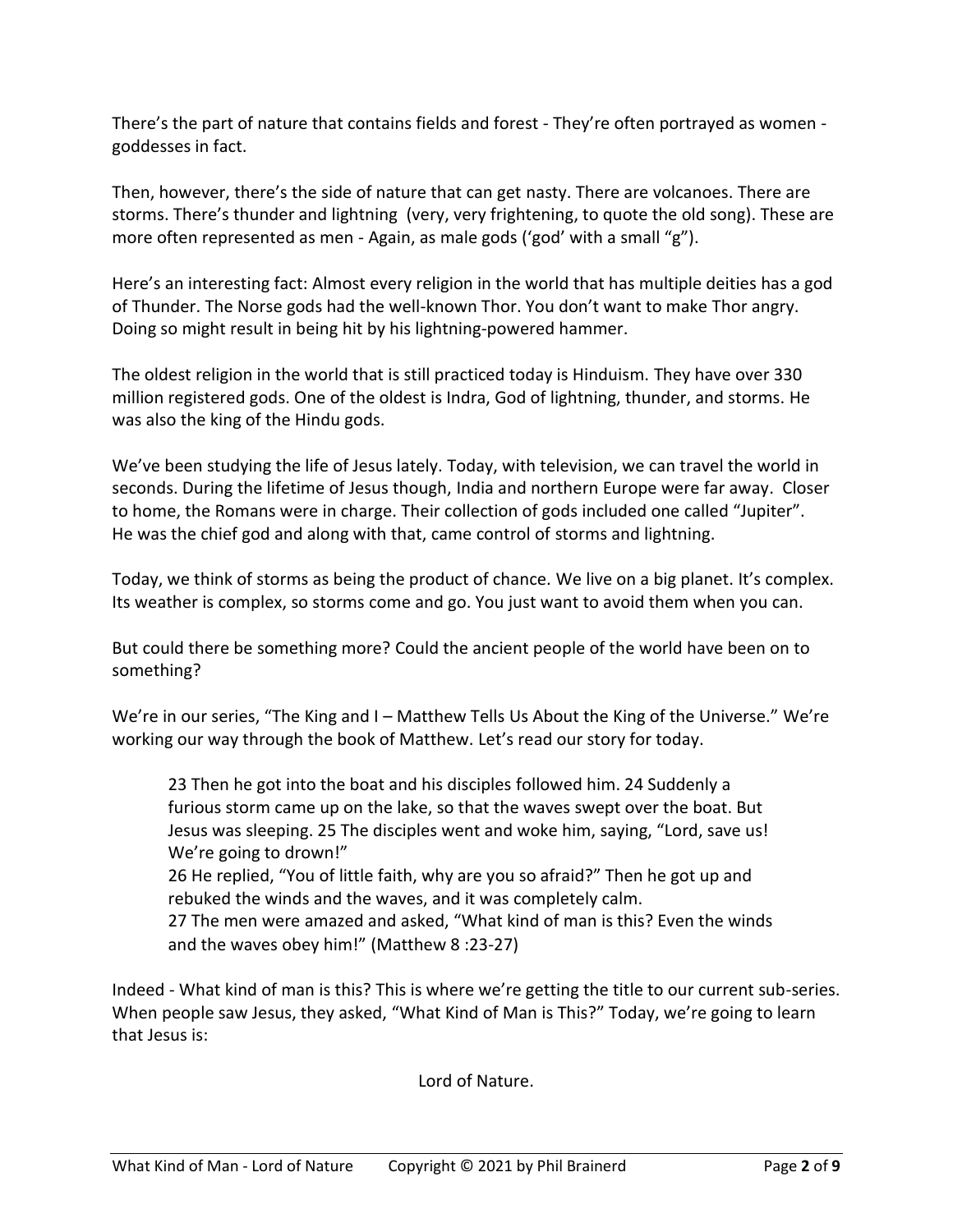Let's find out why.

We're about to examine one of the best-known stories in the Bible. If you've been in churches for a long time, you've likely heard it. In fact, you've likely heard it more than once. Today, we're going to be looking at it differently than you've likely heard it before. We'll start by breaking apart this passage of Scripture. And we'll ask, *what's going on?*

# **I. What is going on?**

Then he got into the boat and his disciples followed him. (Matthew 8:23)

We learned in our last few sessions that Jesus was surrounded by crowds that were growing very fast. Today, people who want to be leaders like crowds. However, Jesus seemed to feel that the crowds were growing too fast. He wanted to go somewhere where the crowds could be left behind. It seems he wanted to spend some time concentrating on a small group of dedicated followers, so he decided to go someplace by boat. That would prevent crowds from following on foot.

How big was the boat? There were no ocean liners or tour boats available on the sea of Galilee as far as we know. On one occasion, some archeologists in Israel found the frame of an old boat from that day. It's on display today in a museum. This may be like the boat that Jesus travelled in. It's about 27 feet long and seven feet wide. You can probably fit twenty or so people in there. That number included the crew. So, there's room for Jesus and a small group.

Question: Why would Jesus leave big crowds and concentrate on only a few people? Answer: Sometimes a few people who truly believe are better than an army of people who don't. Jesus was beginning to build an army. He was going to have a small number of well-trained people at the core.

Let's read more:

Suddenly a furious storm came up on the lake, so that the waves swept over the boat. (8:24(a))

We're told here that a storm came. It was a "furious" storm. In the original language, the word here is also used when describing earthquakes. That means it was violent storm. It was so violent, that waves were sweeping over the boat.

The Sea of Galilee is surrounded by large hills. It's not unusual for those hills to focus wind onto the water. So, you get something called a squall, a sudden, violent storm.

Let's add something to the story. This story is told in two other Gospel accounts - Both Mark and Luke also tell the story. Let's see how Mark describes it: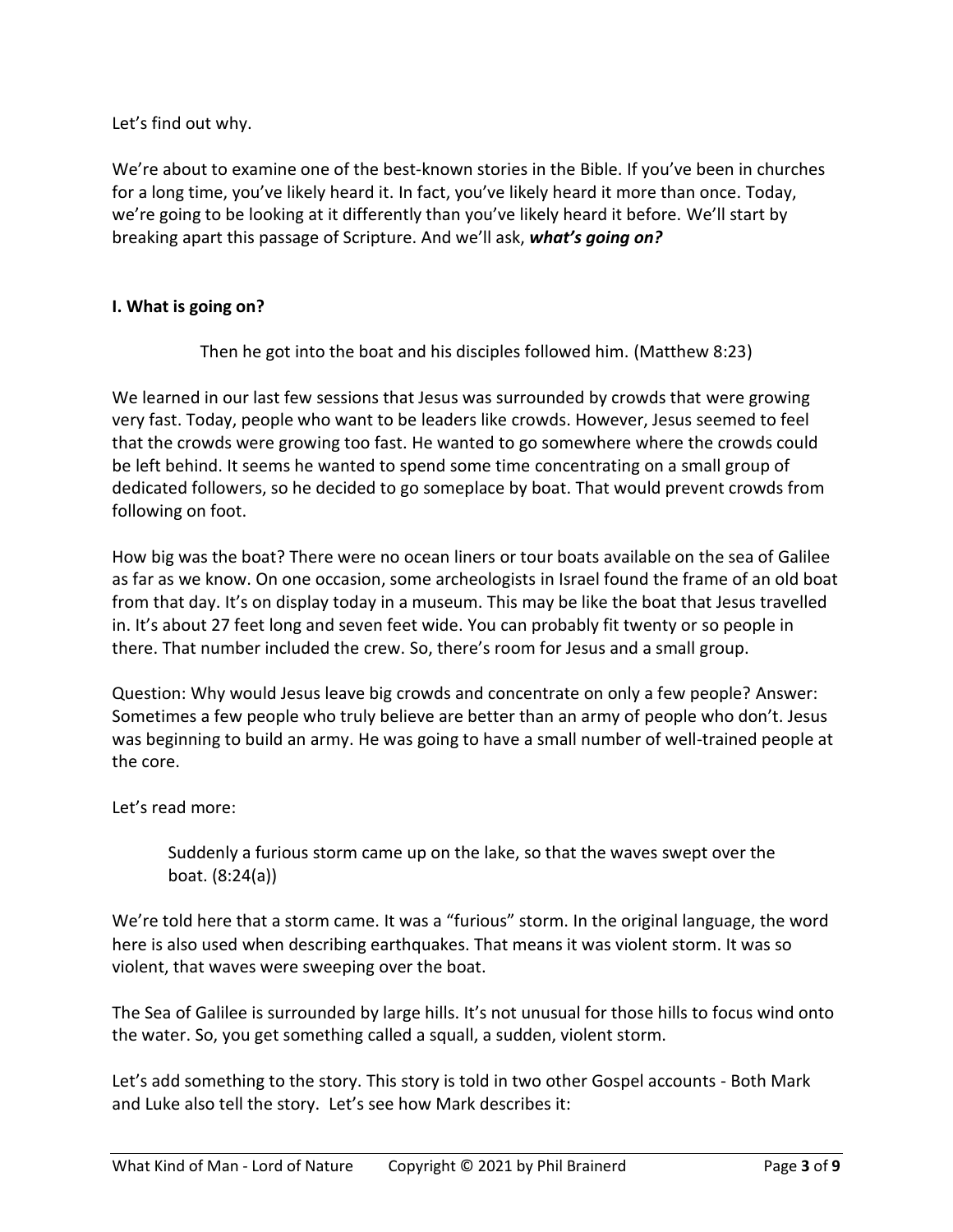That day when evening came, he said to his disciples, "Let us go over to the other side. (Mark 4:35)

So, Mark gives us an extra detail: It's evening. The sun is going down. That means it's getting dark. When the boat started out, there may have been some light to guide them. The moon and the stars can be very helpful at night. Although they didn't have electricity, in the early evening a lot of towns along the shore would be burning oil lamps for a few hours into the evening. All this meant a sailor could get his bearing from looking at the sky and the shore.

But now a storm blows up. The sky grows dark. You can't see the shore anymore. All you see is wind and rain in your face, and water coming in over the side of the boat. Here's a terrible, lifethreatening situation. How does Jesus react to this?

But Jesus was sleeping. (Matthew 8:24(b))

Jesus was a very hard-working guy. He just finished a long day of helping all kinds of people. The ship starts out on calm water. There's a nice, gentle rocking motion. Nice, gentle rocking can be very relaxing. So, Jesus takes advantage of a peaceful, quiet moment to take a nap. He's sound asleep - So sound asleep that he doesn't notice that the gentle rocking has become violent. He doesn't see the waves and water coming over the side of the boat.

How do the others on the boat react to this?

The disciples went and woke him, saying, "Lord, save us! We're going to drown!" (Matthew 8:25)

You can summarize the reaction of the disciples with one word: Panic. They're terrified. They're sure they're going to drown.

Now, understand: The first four disciples were Peter, Andrew, James, and John. Do you remember what they all did for a living? They were fishermen. These men grew up on the water. They were experienced with strong conditions on the lake. For them to be afraid, this must have been one terrible and very unusual storm.

Now, here's where something very interesting happens. The disciples, many of whom were fishermen, were terrified. They had no idea what to do. So, they wake up Jesus. Let's ask: Do they say, "Jesus, wake up – we're going to rescue you. We all need to jump overboard"? No, they call out to Jesus, "Save us!"

Up to this point, the disciples saw Jesus do two things: Heal people and cast out demons. These were amazing feats, but let's say they were limited. They involved a few people and a small area. For the disciples, it involved watching while other people were involved.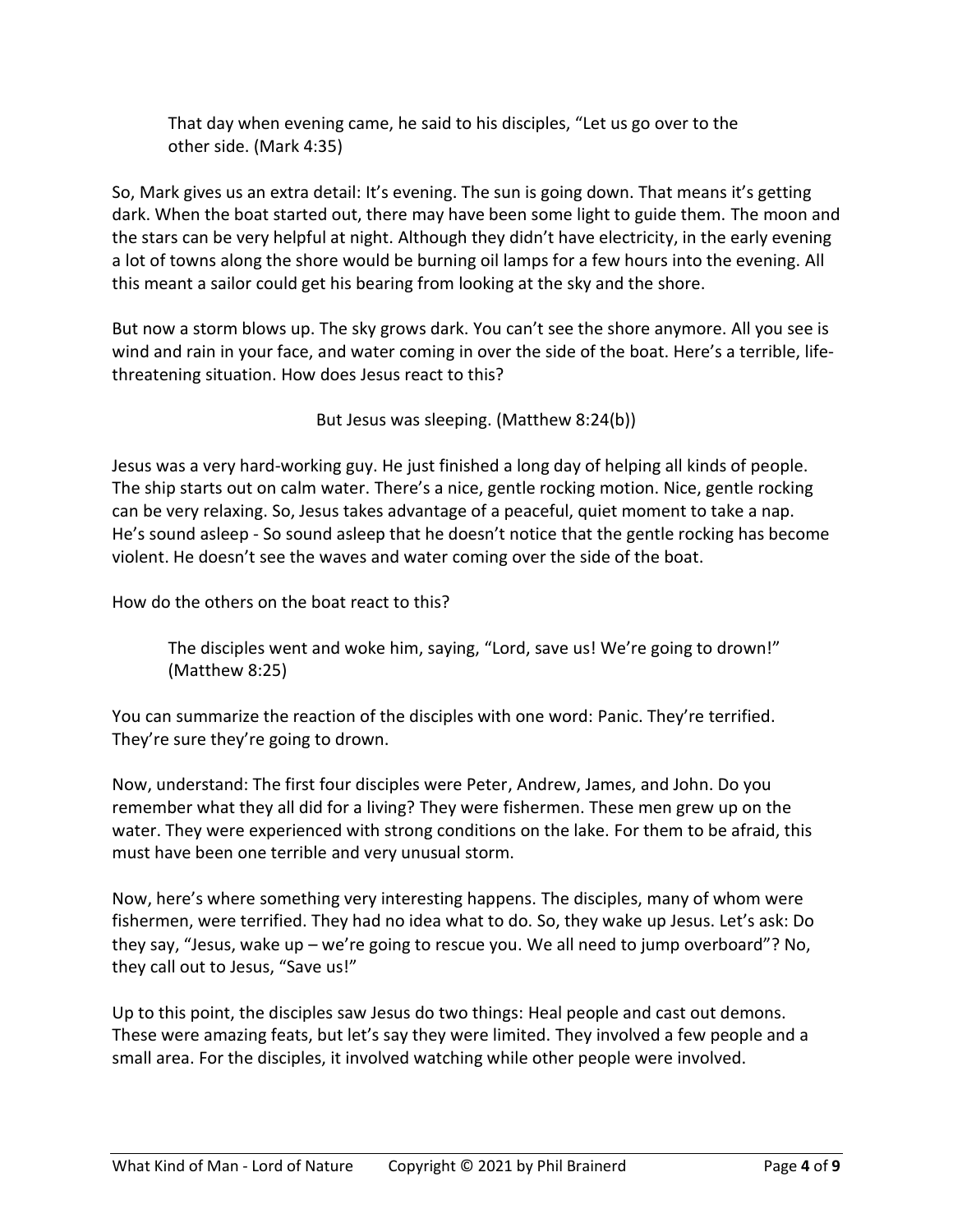This was completely different. This was big. For the disciples, this involved *them* – not someone else. And this was sudden - It happened fast. It was so big and so sudden that everyone ran out of resources. Nobody knew what to do.

So, something has happened here. It has forced everyone to the end of their abilities. It has forced everyone to the end of their knowledge. The disciples have all reached the end of their personal experience. As far as they can see, they are in terrible danger.

At this point, something remarkable happens inside of all these men: Their desperation has brought something to life. All at once, they look over to Jesus and they realize: "He can do something about this. Jesus can save us." So, they cry out to him for help.

### What happens?

He replied, "You of little faith, why are you so afraid?" Then he got up and rebuked the winds and the waves, and it was completely calm. (Matthew 8:26- 27)

Jesus responds this situation with two rebukes. One is a gentle rebuke for his disciples. He says, "You of little faith, why are you so afraid?" His rebuke contains a rhetorical question. What is the implication? There is no reason to be afraid.

This rebuke was likely a surprise to a group of men who were watching their ship sink. Then, Jesus explains: He says they're afraid because they don't have much faith. Faith in what? The faith that Jesus calls for has two parts. Jesus is about to show one of those two parts with the second rebuke: *He rebukes the winds and the waves.*

"Rebuke". We mentioned that this story is also told by Mark and Luke. In each case, the same word appears. Jesus didn't just make some sort of vague gesture into space. He didn't wave his arms and stop random forces of Nature. He spoke to the forces of Nature. He accuses the wind and the waves of misbehaving. He essentially says, "Hey, winds and waves, chill out! What's the matter with you?"

In doing this, he does something that's very different from any other prophet of God. *- He speaks, and the forces of Nature obey.*

Compare this to Moses when the Red Sea parted. Normally, that story is described as "The time that *Moses* parted the Red Sea." But that's not the case. Let's read about what happened.

21 Then Moses stretched out his hand over the sea, and all that night the Lord drove the sea back with a strong east wind and turned it into dry land. The waters were divided, 22 and the Israelites went through the sea on dry ground, with a wall of water on their right and on their left. (Exodus 14:21-22)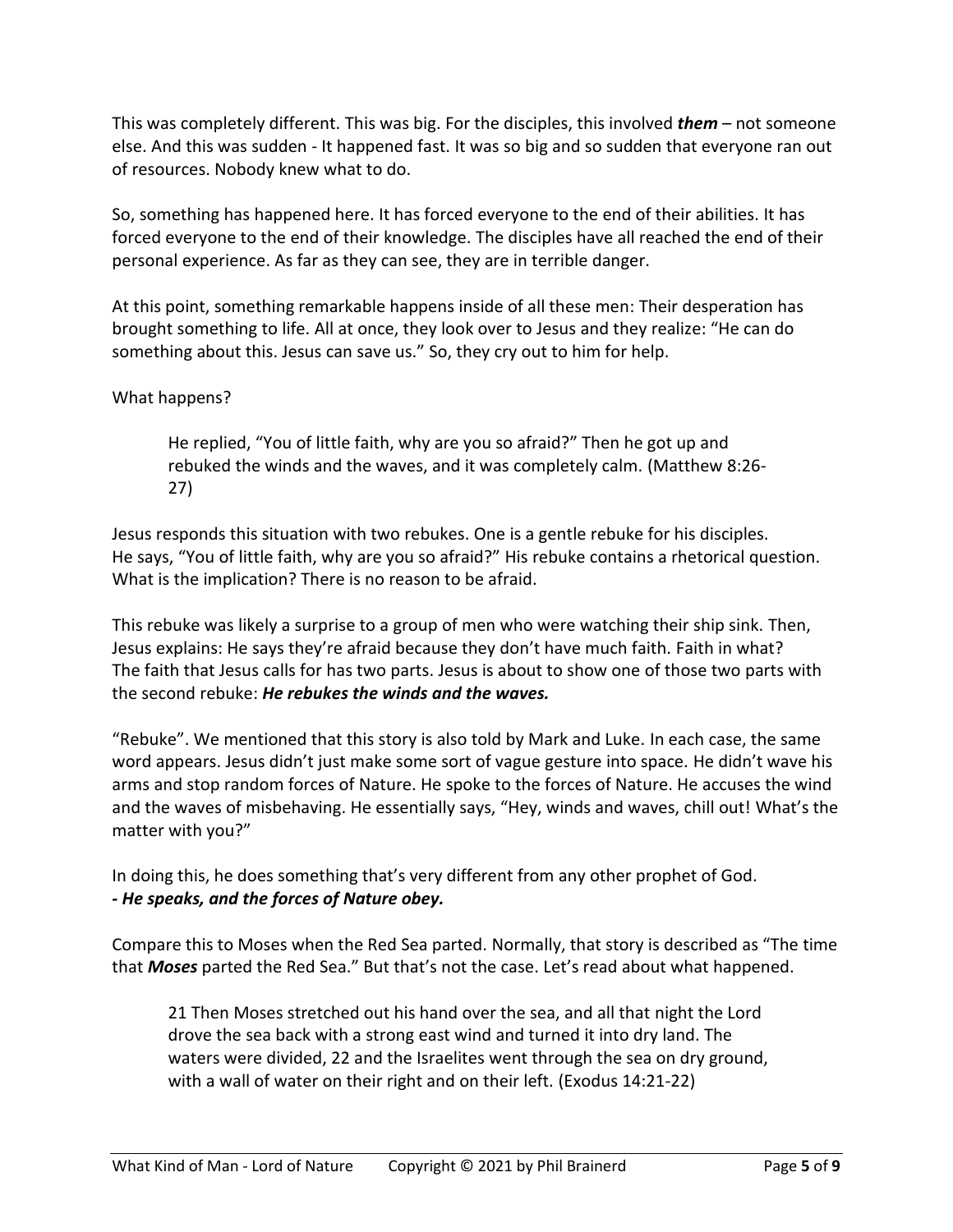So, when the people of Israel needed to pass through the Red Sea, Moses didn't part it. It says "…the Lord drove the sea back with a strong east wind" (Ex. 14:22).

When his followers were in that boat, *Jesus* spoke to the wind and the waves. At his command, they became completely calm. Jesus didn't do what prophets did. Those prophets called to God, and God responded by doing things. Here, Jesus is the one who did it. And as with other miracles that Jesus did, the result was immediate.

The men in the boat realized that something incredible just happened.

The men were amazed and asked, "What kind of man is this? Even the winds and the waves obey him!" (Matthew 8:27)

Maybe this was so fantastic that the disciples couldn't put it all together just yet. But we who know the whole story do know. What kind of man is this? He's not just a mere mortal man. This is God visiting the face of the earth. He is powerful. He is the Lord of Nature. He has the power to command the elements of the universe, and they obey him.

We said a moment ago that Faith would involve two things. The first is faith in the person of Jesus and his power. The other involves something we learn when we read the story over in Mark.

38 Jesus was in the stern, sleeping on a cushion. The disciples woke him and said to him, "Teacher, don't you care if we drown?" (Mark 4:38)

Again, we get another detail. The disciples were panicking, and each one likely yelled out separate cries for help. The cry that Matthew focuses on is, "Do you know what's going on?" With Mark, the question we hear is, "Do you care?"

The answer is: Of course, Jesus cared. And again, Jesus immediately came to the rescue of his friends.

Let's answer our first question: What is going on here? Jesus leads his followers into a boat at a time when the sea is clear and calm. A terrible storm quickly arises. The storm is so bad, experienced sailors are terrified. They're all pushed to the end of themselves. And when that happens, something inside of them awakens. They realize that Jesus can help them, so they cry out. They cry out even though it looks like Jesus is unaware of what's going on. They cry out even though it appears that Jesus doesn't care. But Jesus knows exactly what's going on. And he does care. So, he does something no other great prophet could do. He uses power that could only come from God visiting the face of the earth. He uses that power to instantly calm a raging storm.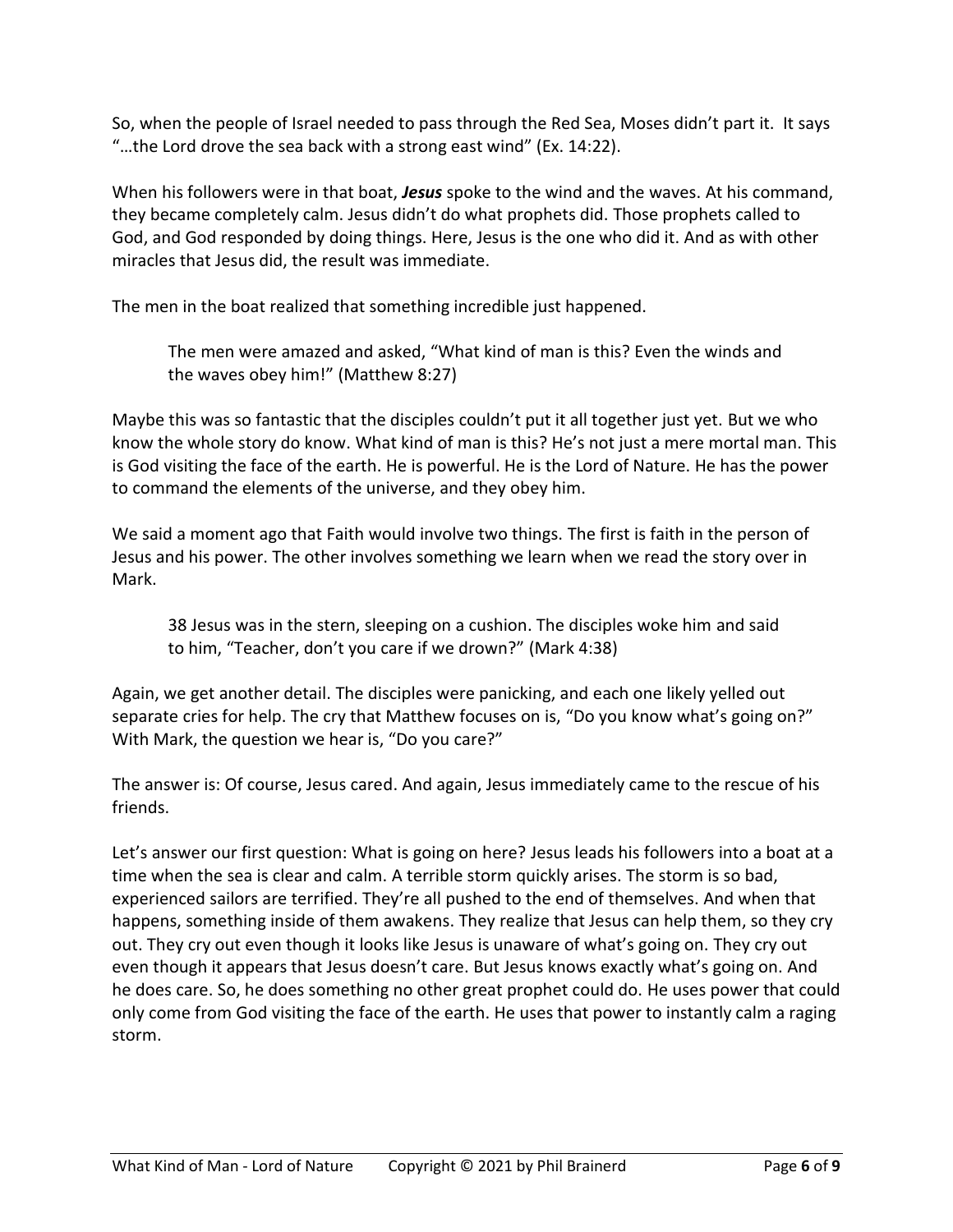Now that we know what happened in this passage, we can ask a second question: What does this mean for us today?

# **II. What does this mean for us today?**

To answer this, we need to understand something:

# *In every life, we face storms.*

Have you ever felt like you were in a storm? Have you run into things that made you feel threatened? Big things? Things that you couldn't control? Things that you couldn't overcome no matter how much you thought about it? Problems you couldn't fix no matter how much you threw at them?

Maybe you feel like you're facing a storm right now. If you've ever felt that way, or if you feel that way now, you're not alone, because at some point, we all face storms. All through human history, people have faced physical storms. Rains, wind, lightening. Storms in the least get in the way of our plans. In the worst, they destroy things. Here's something to remember: Those storms become a symbol of everything in our lives that is out of our control.

Here is the message from Jesus:

- He is bigger than any storm.
- He is bigger than any storm because he is the Lord of Nature.
- He is bigger than anything Nature can throw at us.
- That means he is bigger than anything other people can throw at us.

Knowing that everyone will face storms in their lives, we then ask:

### *What do you do when you face a storm?*

What did the disciples do when they faced a storm? They panicked! They tried to figure out what to do. They threw everything they could at the problem. But, when they were at the end of their wits, they realized they needed to go to Jesus.

Here's another question for us: Why not go to Jesus first? Why not go to Jesus at the first sign of trouble rather than wait until the waves are overflowing the boat? Jesus is the Lord of Nature. That means he has the power to help. And remember, Jesus cares. That means, he wants to help.

We need to have faith. Faith in what? Faith in the things we've been discussing for years together. Faith in God's Power. Faith in God's Character - He's loving and generous.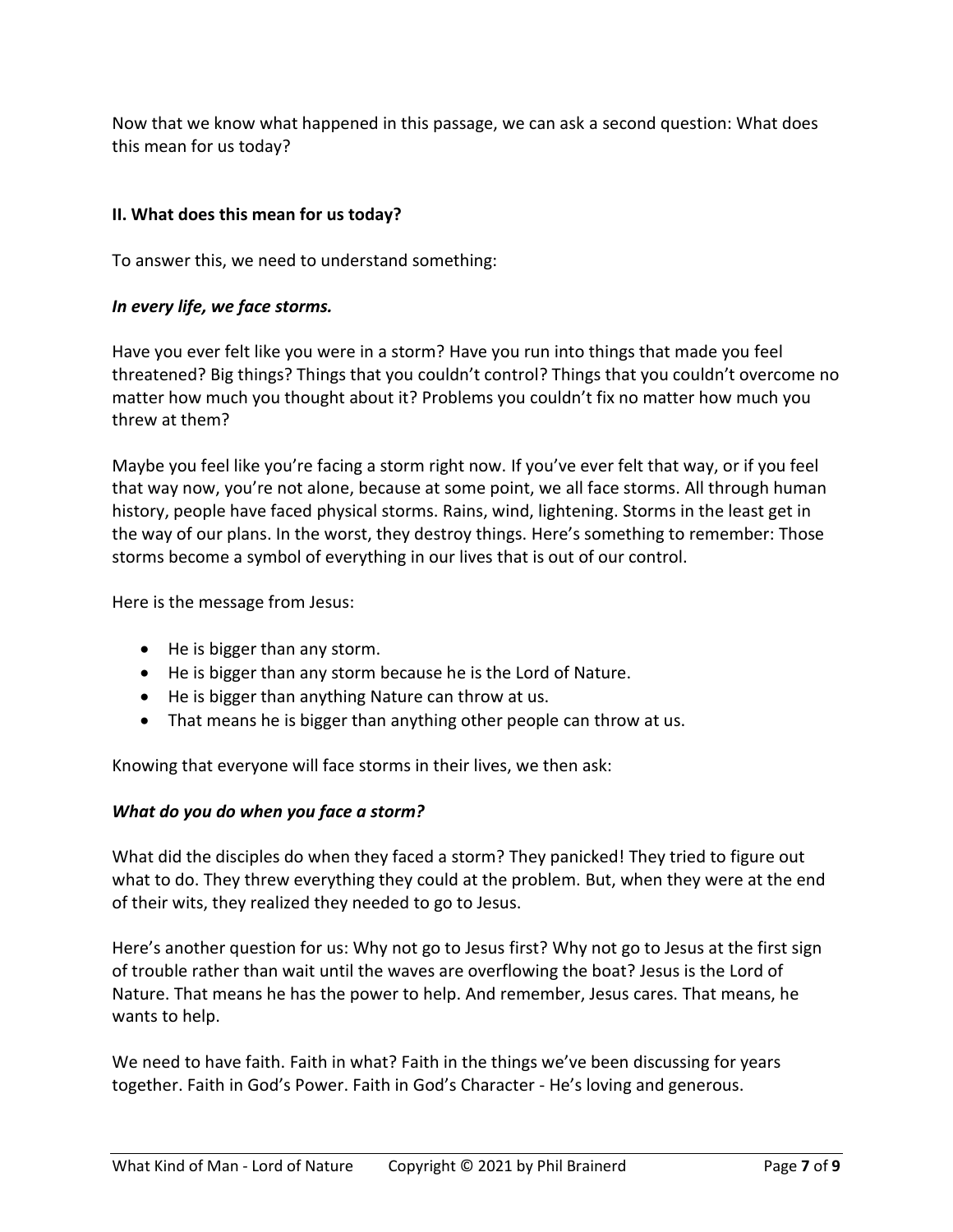Jesus had faith in his Father. Do you remember what Jesus was doing when the storm arose? He was sleeping! He knew that God had a plan for him. He knew that God would protect him and provide for him until the day that God was ready to take him up into heaven. That allowed him to get some sleep.

Friends, God has a plan for you. As long as God wants you on this earth, he will protect you and provide for you. On the day that he wants to take you home, you will go into the arms of Jesus Christ. That doesn't mean get sloppy. That doesn't mean get lazy. It means have faith in Jesus.

That brings us to another question:

#### **Why would God make you face a storm?**

As we said, God has a plan for you. Some of that plan involves having you do things. But some of that plan involves having you become some things. *He wants you to grow in your faith.*

Remember, prior to this point, the disciples could sit and watch while others showed faith. The Roman Centurion, for example, had faith, so his servant could be healed from a distance. Faith is easy when all you have to do is watch other people practice it.

But then there comes the day when it's time to get into the boat. On that day, *you* will get into the boat. If you get into the boat, you will face the storm. When you face it, you will need faith. Faith in God's power. Faith in God's character. And here's the point: *Your faith will not grow until you use it.* Your faith will not grow unless it's put to the test. As bad as storms can be, sometimes they're a gift. A gift that calls us to grow.

Know that when you get into the boat, one of three things will happen. First, God may show amazing power and save you immediately. That's what happened in our story.

Second, God may also call you to weather the storm. He may call you to patiently wait while the winds blow, and the waves smash against the side of your little vessel. During those times, know that Jesus is right there in the boat with you. He's there at your side.

In each of the two situations we've just discussed, you will arrive at your destination someplace on this earth.

There is a third possibility: God may also call you to the last voyage. The winds will blow, and the waves will come. The boat will arrive at its destination, but the destination is someplace not of this earth. Know that on that day, you *will* reach your eternal home - a place of unimaginable beauty where you will live with Jesus and all his followers forever.

Let's pull this all together.